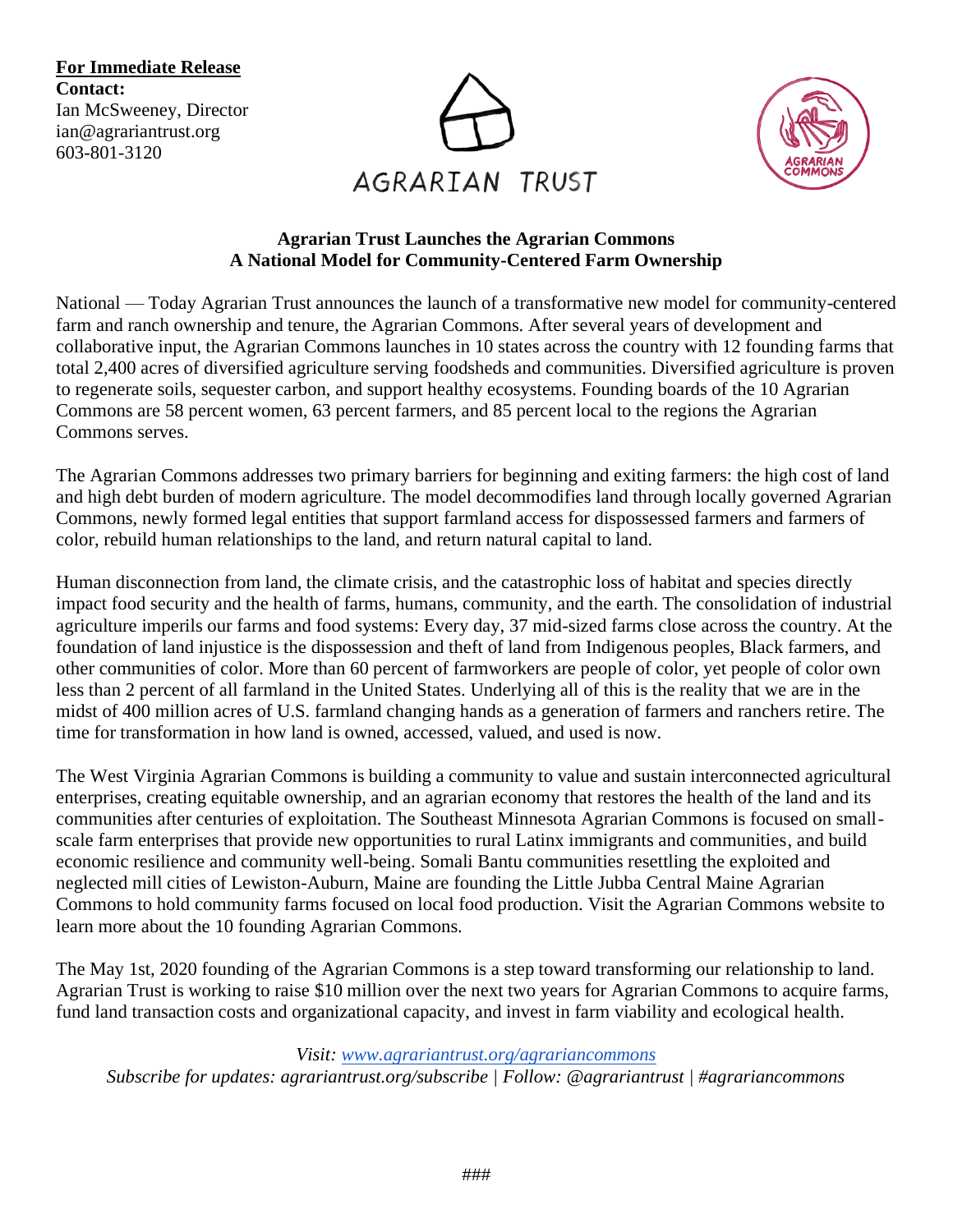# **Agrarian Commons: Location Map and Summaries**



# **[Capay Valley California Agrarian Commons](https://agrariantrust.org/agrariancommons/capay-valley/)** - #capayvalleycaliforniaAC

A collaborative project of several long-standing CSA farms, innovative farm service organizations, and community leaders to support land security, agrarian economy, and community resilience for small-scale diversified food production in the Capay Valley.

*Contact: capayvalleycaliforniaAC@agrariantrust.org*

# **[Little Jubba Central Maine Agrarian Commons](https://agrariantrust.org/agrariancommons/little-jubba-central-maine/) -** #littlejubbacentralmaineAC

A rich collaborative and partnership among multiple organizations to support and stand with the Somali Bantu community that makes up one-sixth of the population of the Lewiston–Auburn twin cities along the banks of the Androscoggin River.

*Contact: littlejubbacentralmaineAC@agrariantrust.org*

#### **[Southeast Minnesota Agrarian Commons](https://agrariantrust.org/agrariancommons/southeast-mn/) -** #southeastminnesotaAC

A foodshed-focused, community-centered collaboration and the guiding inspiration for the Agrarian Commons model. This collaboration brings forward innovative leadership in land conservation, stewardship, and regenerative agricultural practices focused on small-scale farm enterprises in the [Main Street Project,](https://mainstreetproject.org/) which provides pathways out of poverty for rural Latino immigrants through a 100-acre demonstration farm focused on a Poultry-Centered Regenerative Agroforestry system.

*Contact: southeastminnesotaAC@agrariantrust.org*

# **[Montana Agrarian Commons](https://agrariantrust.org/agrariancommons/mt/) -** #montanaAC

A statewide partnership that brings together a community land trust, [Trust Montana,](https://trustmontana.org/) an organic grain and crop farm and stewardship education institute, Vilicus Training Institute, and Agrarian Trust to support affordable and secure land tenure for regenerative food production, ecological stewardship, and educational opportunities. *Contact: montanaAC@agrariantrust.org*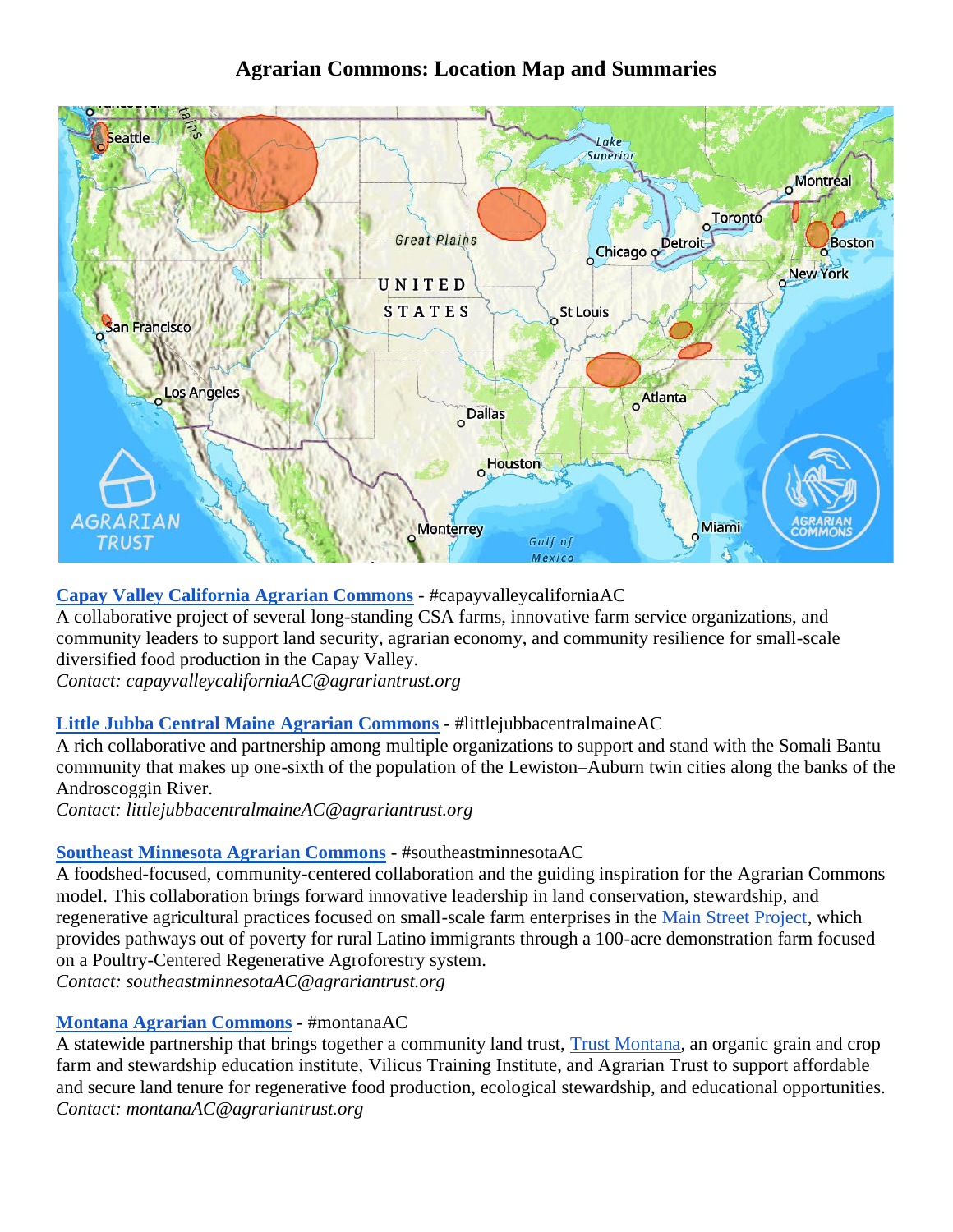#### **[New Hampshire Agrarian Commons](https://agrariantrust.org/agrariancommons/new-hampshire) -** #newhampshireAC

A collaboration of leading diversified organic farms focused on regenerative land stewardship, soil building, food production for regional markets, and community-supported and engaged food access and land connections. *Contact: newhampshireAC@agrariantrust.org*

#### **[Middle Tennessee Agrarian Commons](https://agrariantrust.org/agrariancommons/middle-tn/) -** #middletennesseeAC

A collaborative between long-standing organic and CSA farms creating a legacy and ensuring food, culture, and agrarian connections to Middle Tennessee within the Nashville foodshed. This region encompasses counties that are in the 10 wealthiest and 10 poorest counties in the country. *Contact: middletennesseeAC@agrariantrust.org*

#### **[Vermont Agrarian Commons](https://agrariantrust.org/agrariancommons/vermont/)** - #vermontAC

A regenerative-focused local community coming together to preserve the agrarian landscape by making farming a viable profession for the next generation of young, diverse farmers. Encompassing over 600 acres of land, equitable tenure is prioritized to support next generation farmers focused on regenerative, diversified food production and sustainable community-centered farms. *Contact: vermontAC@agrariantrust.org*

#### **[Southwest Virginia Agrarian Commons](https://agrariantrust.org/agrariancommons/virginia/) - #**southwestvirginiaAC

A collaboration between a regional conservation organization, [New River Land Trust,](https://newriverlandtrust.org/) an urban community farm, [Garden Variety Harvests,](https://www.gardenvarietyharvests.com/) and Agrarian Trust to support small-scale agriculture and pollinator habitats. Virginia Tech's [Catawba Sustainability Center](https://vtnews.vt.edu/articles/2020/04/outreach-catawbaincubator.html?utm_source=cmpgn_news&utm_medium=email&utm_campaign=vtUnirelNewsDailyCMP_041720-f%2Fs&fbclid=IwAR1hV6atokMVOwy6P1D32g1RdR7uX4HNgZycXKMYAUOqyn5G_RtRoAA6Vko) is an educational center partner. *Contact: southwestvirginiaAC@agrariantrust.org*

#### **[Puget Sound Washington Agrarian Commons](https://agrariantrust.org/agrariancommons/puget-sound/) -** #pugetsoundwashingtonAC

A visionary gift to create an agricultural legacy brought forward the seed that initiated this Agrarian Commons model. The Puget Sound region has a large population, high development pressure, escalating land prices, and high demand for locally-produced and organic food.

*Contact: pugetsoundwashingtonAC@agrariantrust.org*

# **[West Virginia Agrarian Commons](https://agrariantrust.org/agrariancommons/west-virginia/) -** #westvirginiaAC

A community creating a national model to hold farmland and support farming in a state with a long history of worker rights and solidarity. This model offers an alternative to the extractive and exploitative economy that has built the U.S. and decimated local communities.

*Contact: westvirginiaAC@agrariantrust.org*

*Visit the [Agrarian Commons website](http://agrariantrust.org/agrariancommons/) to learn more about each Agrarian Commons.*